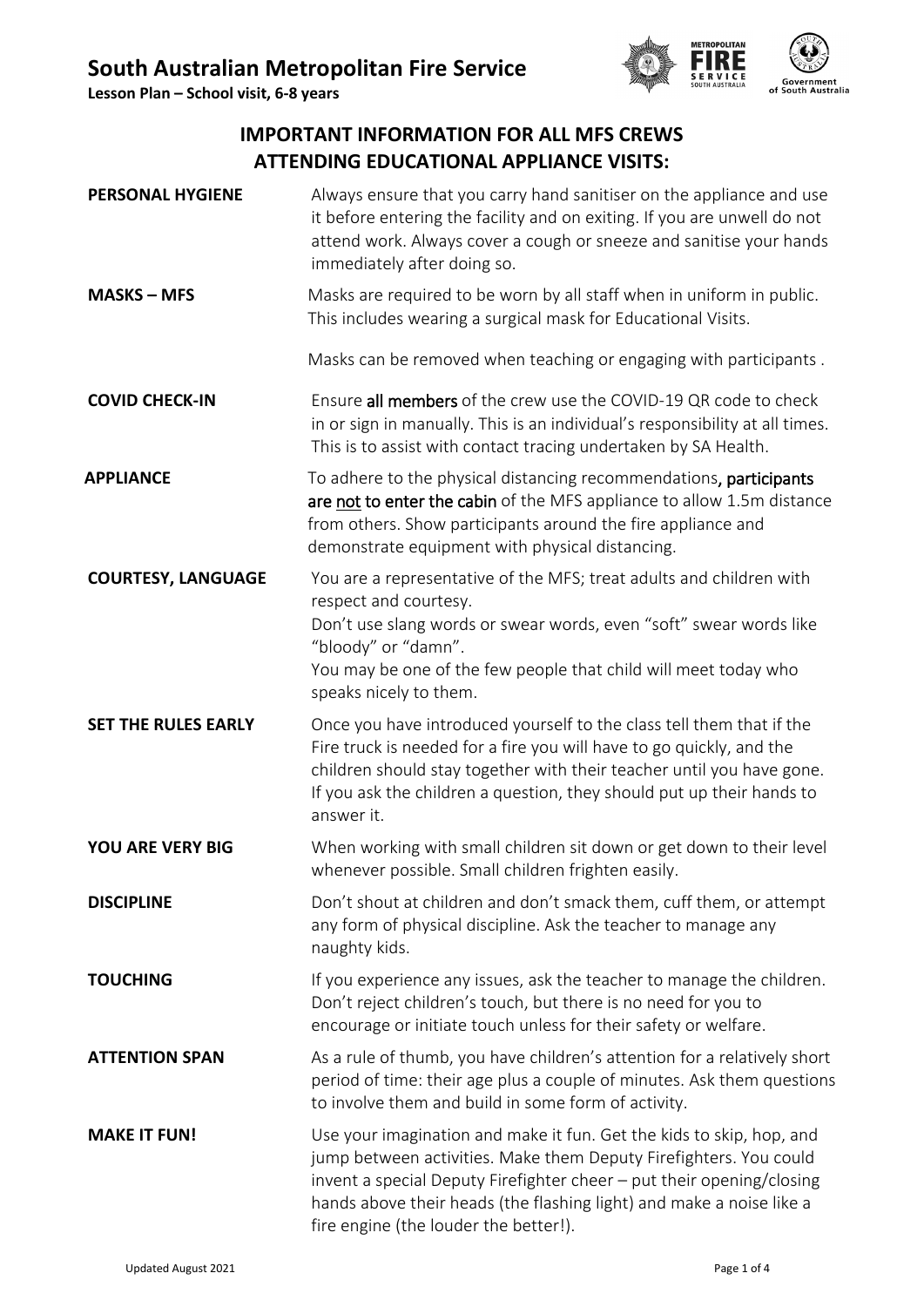# **South Australian Metropolitan Fire Service**

**Lesson Plan – School visit, 6-8 years**



| Session:                                                                                                                                                                                                                                                                                                                            | School visit                                                                                                                                                                                                                                       | Age Group: | 6-8 years |  |  |
|-------------------------------------------------------------------------------------------------------------------------------------------------------------------------------------------------------------------------------------------------------------------------------------------------------------------------------------|----------------------------------------------------------------------------------------------------------------------------------------------------------------------------------------------------------------------------------------------------|------------|-----------|--|--|
| Length of session: Sessions are deployed for one hour, consisting of a fire safety lesson and then,<br>time and weather permitting an opportunity for the students to view the appliance. You are free<br>to adapt the session as appropriate to the amount of time you have available. Each outcome can<br>be a different session. |                                                                                                                                                                                                                                                    |            |           |  |  |
| Learning outcomes:                                                                                                                                                                                                                                                                                                                  |                                                                                                                                                                                                                                                    |            |           |  |  |
|                                                                                                                                                                                                                                                                                                                                     | 1. The students will identify what an emergency is, know what number they need to call in<br>an emergency and what information they need to provide when they call it.                                                                             |            |           |  |  |
| The students will understand how to get out of a smoke-filled room safely.<br>2.                                                                                                                                                                                                                                                    |                                                                                                                                                                                                                                                    |            |           |  |  |
| 3.                                                                                                                                                                                                                                                                                                                                  | The students will see and learn about the fire truck and equipment used by firefighters.                                                                                                                                                           |            |           |  |  |
| Materials:                                                                                                                                                                                                                                                                                                                          |                                                                                                                                                                                                                                                    |            |           |  |  |
|                                                                                                                                                                                                                                                                                                                                     | Fire Colour Me flip chart for you to use (or if you can log in to the MFS MoW portal at the<br>centre on their TV/PC you can find the document under Community Education and then<br>Educational Resources).                                       |            |           |  |  |
|                                                                                                                                                                                                                                                                                                                                     | Hoses and Ladders Game x 5 for the Teacher to use in class after the visit;                                                                                                                                                                        |            |           |  |  |
| $\bullet$                                                                                                                                                                                                                                                                                                                           | Fire Colour Me or Fire Puzzle Me booklets<br>Colour Me for 6 year-olds and 7-8 year-olds should receive Puzzle Me booklets, and                                                                                                                    |            |           |  |  |
|                                                                                                                                                                                                                                                                                                                                     | A4 Colouring in pad - Get Down Low and GO! GO! GO!                                                                                                                                                                                                 |            |           |  |  |
|                                                                                                                                                                                                                                                                                                                                     | Pens for the teachers                                                                                                                                                                                                                              |            |           |  |  |
|                                                                                                                                                                                                                                                                                                                                     | Brochures for all adults and to send home to parents of children:<br>Smoke Alarms<br>Home Fire Escape Plan<br>How to Make Your Home Fire Safe.                                                                                                     |            |           |  |  |
| Introduction                                                                                                                                                                                                                                                                                                                        |                                                                                                                                                                                                                                                    |            |           |  |  |
|                                                                                                                                                                                                                                                                                                                                     | Introduce yourself and your crew assistant to the leader and other adults.                                                                                                                                                                         |            |           |  |  |
|                                                                                                                                                                                                                                                                                                                                     | Find out if there are any special needs children in the group or any cultural sensitivities<br>you will need to be aware of. Note that some children are very sensitive to loud noises,<br>and you may need to modify the appliance viewing later. |            |           |  |  |
|                                                                                                                                                                                                                                                                                                                                     | Introduce yourself and your assistant to the students.                                                                                                                                                                                             |            |           |  |  |
| Outline of program                                                                                                                                                                                                                                                                                                                  |                                                                                                                                                                                                                                                    |            |           |  |  |

• Outline to the students that they will first be listening to you and doing an activity in class, and then they will look at the fire truck, firefighters' uniform, firefighters' equipment.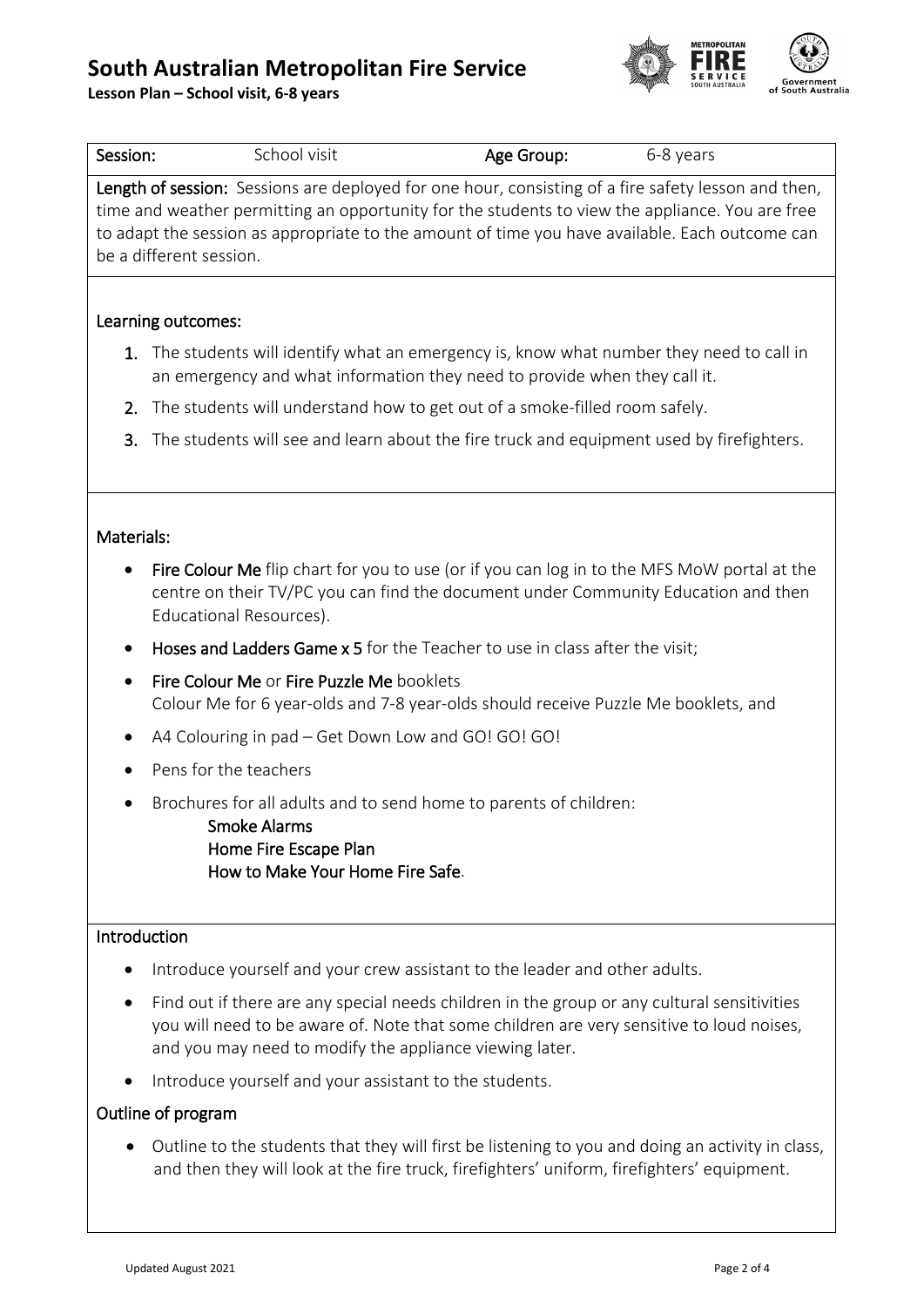**Lesson Plan – School visit, 6-8 years**



## 1. Dial 000 In an Emergency

Ask the students, "what is an emergency?" (Depending on the age of the kids you might have to prompt them. Car crash, fire, plane crash, heart attack, robbers.)

- If they haven't mentioned it already, ask them if fire is an emergency.
- What number do you call if there is an emergency?
- Get them all to repeat "000" out loud, louder, really loud!
- When you call 000 what does the operator need to know? What do you tell them? (State, suburb, number, and street. Also, the type of fire and if everyone is out)

### 2. What do you when a room fills with smoke?

- Using the Colour-Me Flipchart, ask the children to tell you what the children and the fire safety characters are doing in the flipchart picture. Why are they crawling?
- Summarise answers and explain that:
	- o smoke is not good air to breathe,
	- o that it is hot and dirty and will choke them,
	- o but if they crawl down low, they will find cooler, cleaner air so they can escape.
- If the room allows and the school has one, use teachers to hold a blanket just above knee height and get children to crawl under the smoke on the floor. Tell them to call "fire, fire, fire" as they crawl to warn others.

#### 3. Look at the Equipment and Fire Truck.

- Outline to the children that they will now look at the fire truck, firefighters' uniform, firefighters' equipment.
- Introduce the rest of the crew.

.

- Give a simple outline of the job of firefighter i.e., put out fires and rescue people when they need help.
- Give a brief description of appliance i.e., Cabin, pump, ladder, hose and lots of equipment.
- Have one firefighter in full PPE with air-set and point out how it allows the firefighter to be safe at a fire.